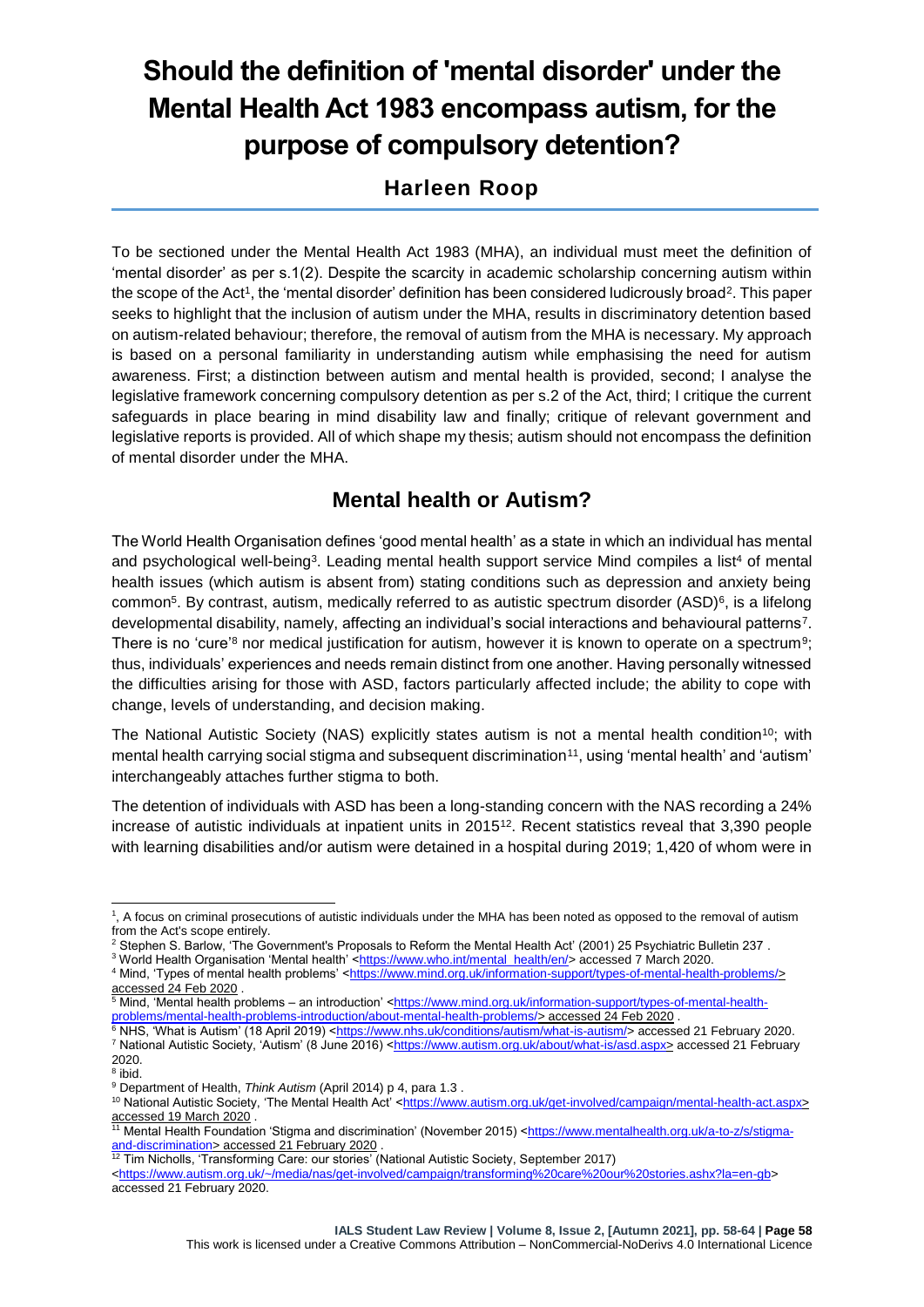an adult mental health ward<sup>13</sup> rather than a specialised ASD ward. Unspecialised wards are likely to cause severe distress to autistic individuals with sensory triggers including light, noise or crowded environments; the need to remove autism from the MHA is heightened.

Public demand for the MHA's reform was initiated by a petition to remove autism from its scope, which gained 2657 signatures<sup>14</sup>. Taking action further, two families in partnership with Irwin Mitchell, joined forces in a crowd-funding appeal<sup>15</sup> to legally challenge the MHA with the hopes of removing autism from encompassing the scope of the Act<sup>16</sup>. The NAS branded the detention of autistic individuals as a "national scandal" with over 17,000 signatures on their open letter calling on the Government to set up an Independent Review into the treatment of autistic people under the Act<sup>17</sup>.

### **Legislative scope**

Despite a clear distinction between mental health and autism, the MHA provides the right to section autistic individuals. Under s.1(2) a 'mental disorder' constitutes "any disorder or disability of the mind"<sup>18</sup>; attracting criticism for being uncertain<sup>19</sup>, likely due to its broad scope. Dawson cites Fanning's assertion by which the expansive scope of the definition provides wide discretion to mental health professionals to determine what a mental health disorder is and whether or not the individual has one<sup>20</sup>. However, in my view, the definition should be approached with apprehension as mental health professionals may have extensive knowledge of mental health, yet, this is unlikely to equate to a sufficient understanding of autism. As recently noted by Baroness Browning, there is a lack of psychiatrists who have a sufficient understanding of autism and therefore they are unable to differentiate between autism-related behaviour and what they believe to be psychotic behaviour $21$ .

The 2007 amendment of the MHA attempted to clarify the s.1(2) definition as per s.2A; an individual with a learning disability shall not be considered to suffer from a mental disorder or requiring hospital treatment "unless that disability is associated with abnormally aggressive or seriously irresponsible conduct on his part"<sup>22</sup>. This exemption applies only to s.3 MHA<sup>23</sup> concerning detention for treatment and there is no such additional requirement for those with autism. In 2007, the NAS urged for s.2A to be applied to those with autism too<sup>24</sup>; however, I question how effective such inclusion would be as the threshold and the definition of 'abnormally aggressive or seriously irresponsible conduct' is yet to be clarified. The Code of Practice (Code) states that "bizarre or unusual behaviour is not the same as abnormally aggressive or seriously irresponsible behaviour"<sup>25</sup> however, the Code lacks clear provision solely for detaining autistic individuals. Hollins notes a complete removal of autism from the MHA is

1

<sup>&</sup>lt;sup>13</sup> NHS Digital, 'Learning Disability Services Monthly Statistics' (February 2019) [<https://digital.nhs.uk/data-and-](https://digital.nhs.uk/data-and-information/publications/statistical/learning-disability-services-statistics/provisional-statistics-at-february-2019-mhsds-december-2018-final)

[information/publications/statistical/learning-disability-services-statistics/provisional-statistics-at-february-2019-mhsds-december-](https://digital.nhs.uk/data-and-information/publications/statistical/learning-disability-services-statistics/provisional-statistics-at-february-2019-mhsds-december-2018-final)[2018-final>](https://digital.nhs.uk/data-and-information/publications/statistical/learning-disability-services-statistics/provisional-statistics-at-february-2019-mhsds-december-2018-final) accessed 21 February 2020 .

<sup>&</sup>lt;sup>14</sup> Petitions, 'Remove Autism from the definition of Mental Disorder in the Mental Health Act' (UK Government and Parliament Petition submitted during 2017-2019) [<https://petition.parliament.uk/archived/petitions/260656>](https://petition.parliament.uk/archived/petitions/260656) accessed 21 February 2020. <sup>15</sup> Crowd Justice, 'Scandal: Detention of People with Autism & Learning Disabilities'

[<sup>&</sup>lt;http://www.crowdjustice.com/draft/3932/r/LWKI5qCxQAydxoRXDXcS7A/>](http://www.crowdjustice.com/draft/3932/r/LWKI5qCxQAydxoRXDXcS7A/) accessed 22 February 2020 .

<sup>16</sup> Mental Health Today, 'Families launch legal fight to end MHA detentions of people with learning disabilities and autism' (23 May 2019) [<https://www.mentalhealthtoday.co.uk/families-launch-legal-fight-to-end-mha-detentions-of-people-with-learning](https://www.mentalhealthtoday.co.uk/families-launch-legal-fight-to-end-mha-detentions-of-people-with-learning-disabilities-and-autism)[disabilities-and-autism>](https://www.mentalhealthtoday.co.uk/families-launch-legal-fight-to-end-mha-detentions-of-people-with-learning-disabilities-and-autism) accessed 22 February 2020.

<sup>&</sup>lt;sup>17</sup> National Autistic Society, 'Over 17,000 tell the Government that national scandal must end' (19 March 2019) [<https://www.autism.org.uk/get-involved/media-centre/news/2019-03-19-national-scandal-mental-health-act.aspx>](https://www.autism.org.uk/get-involved/media-centre/news/2019-03-19-national-scandal-mental-health-act.aspx) accessed 17 March 2020 .

<sup>18</sup> Mental Health Act 1983, s 1.

<sup>19</sup> SJ Wood, 'Reform of the Mental Health Act 1983: An Effective Tribunal System' (1993) 162 British Journal of Psychiatry 14 .

<sup>&</sup>lt;sup>20</sup> John B Dawson, Book Review (2019) 27 MLR 705.

<sup>21</sup> HL Deb 5 November 2019, vol 800, cols 1157-58.

<sup>&</sup>lt;sup>22</sup> Explanatory Notes to the Mental Health Act 2007, s 2A.

 $23$  ibid.

<sup>24</sup> National Autistic Society Memorandum, (Parliament, 2007)

[<sup>&</sup>lt;https://publications.parliament.uk/pa/cm200607/cmpublic/mental/memos/uc4702.htm>](https://publications.parliament.uk/pa/cm200607/cmpublic/mental/memos/uc4702.htm) accessed 16 March 2020.

<sup>&</sup>lt;sup>25</sup> Department of Health, Code of Practice (2015).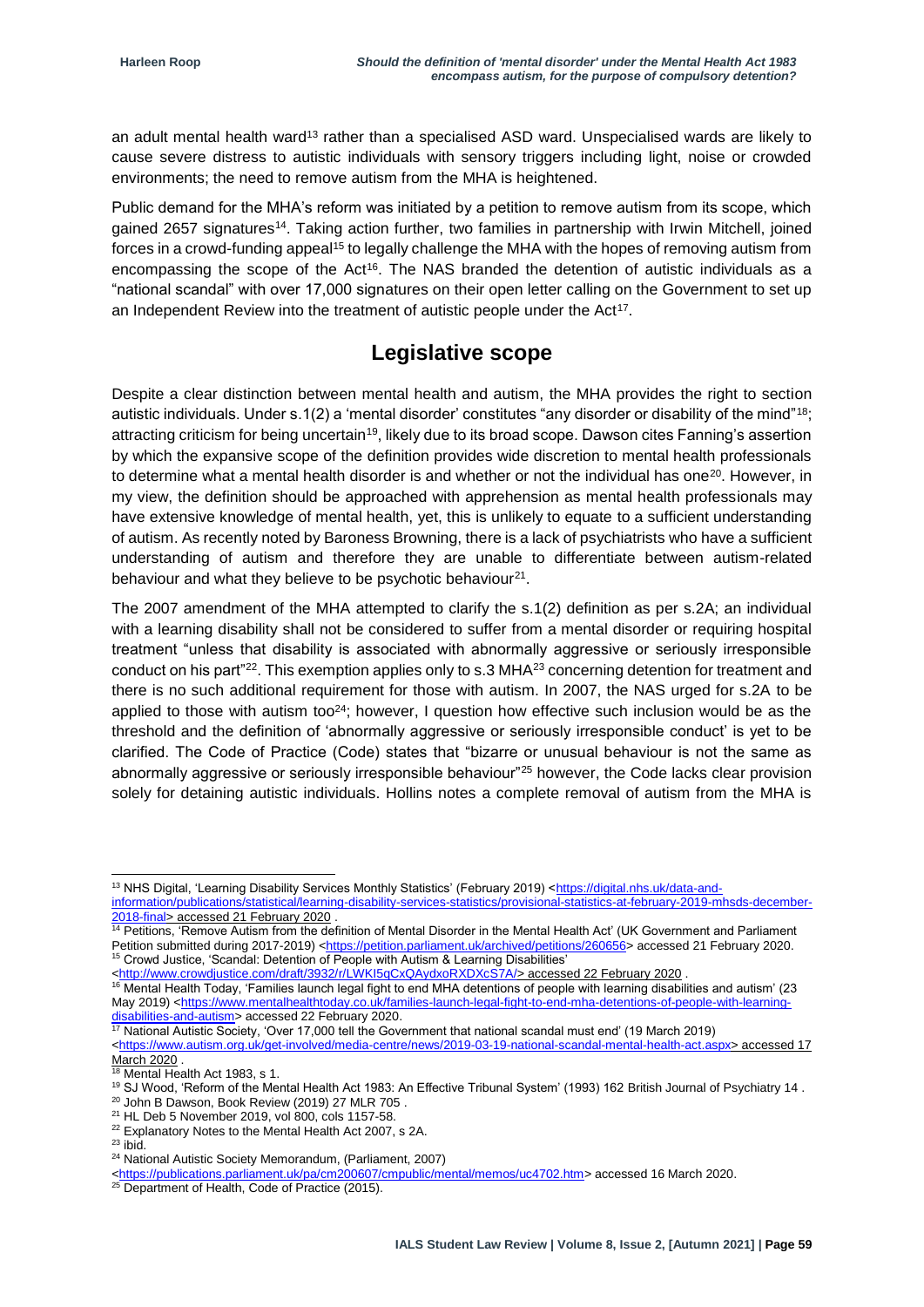appropriate<sup>26</sup>; with which I wholly agree, as the current safeguarding guidance fails to account for factors arising from autism.

It should be noted that the MHA does not require the medical profession to consider external factors<sup>27</sup>; raising further concern as autistic individuals are likely to be affected by external factors. The lack of consideration for such external factors may result in misinformed detentions against autistic individuals.

#### **The detention criteria**

Section 2 MHA allows an application for admission for assessment to be made if an individual is suffering from a mental disorder of a nature or degree which warrants the detention for assessment, and if they ought to be detained for their health or safety or to protect other persons<sup>28</sup>. The MHA fails to define 'nature' and 'degree'. *R v MHRT for the South Thames Region ex p. Smith<sup>29</sup>* established that 'nature' indicates the mental disorder the individual is suffering from, its chronicity, its prognosis, and the individual's previous response to receiving treatment for the disorder<sup>30</sup>. With autism being an untreatable lifelong developmental disability, the 'nature' element does not align with the condition of autism.

Furthermore, 'degree' was construed as the current manifestation of the individual's disorder<sup>31</sup>; as autism operates on a spectrum, knowing the 'degree' of an autistic individual is extremely tough to clarify. An autistic individual's 'current manifestation' is equally challenging to construe; as autistic people may struggle to cope with unexpected change, however minor it may be<sup>32</sup>. Therefore, what may seem a minor inconvenience to abled individuals, may become an incredibly cumbersome burden to some autistic individuals; possibly resulting in behavioural outbreaks. Yet again, insufficient clarification fails to be implemented; and the 'nature' and 'degree' elements of the detention criteria under s.2 fail to account for the experiences of autistic individuals. The absence of clear criteria applicable to autistic individuals, is highly problematic; reinforcing apprehension and discrimination<sup>33</sup>.

Despite the lack of consideration for autistic individuals, the 'nature' and 'degree' definitions are reaffirmed<sup>34</sup> within the Code which states s.2 should only be enacted if "the full extent of the nature and degree of the patient's condition is unclear"<sup>35</sup>. This 'clarification' is deeply troubling as it relies on the assumption of being "unclear"; therefore, preserving the right to detain autistic individuals in situations where their behaviour is simply misunderstood.

Additionally, the s.2 provision notes public safety concerns; in situations where an individual expresses outward violence towards others, detention *may* be justifiable. However, given the lack of suitable guidance relating to individuals with ASD, there is a major gap in protection which allows discriminatory detention, based on autism-related behaviour, to occur. Interestingly, Szmulker and Holloway note that discrimination of individuals with mental disorders increases stigma which results in the individual avoiding relevant services; leading to less public protection as opposed to more.<sup>36</sup> Iqbal supports their argument by highlighting that reservations concerning the MHA reform have stemmed from a public safety perspective rather than patient care<sup>37</sup>. Such arguments are relevant as public safety concerns

<sup>1</sup> <sup>26</sup> Sheila Hollins, Keri-Michele Lodge, and Paul Lomax, "The Case for Removing Intellectual Disability and Autism from the Mental Health Act – ERRATUM" (2019) 215 British Journal of Psychiatry 691 .

<sup>&</sup>lt;sup>27</sup> Simone Aspis, (National Survivor User Network) [<https://www.nsun.org.uk/mental-health-and-disabled-people-with-learning](https://www.nsun.org.uk/mental-health-and-disabled-people-with-learning-difficulties-ld-and-autism-asc)difficulties-Id-and-autism-asc> accessed 16 March 2020.

 $28$  Mental Health Act 1983, s 2(2).

<sup>29</sup> *R v Mental Health Review Tribunal for the South Thames Region ex p. Smith* [1999] C.O.D. 148 .

<sup>&</sup>lt;sup>30</sup> Explanatory Notes to the Mental Health Act 2007, s 4.

<sup>31</sup> ibid.

<sup>&</sup>lt;sup>32</sup> National Autistic Society, 'Obsessions, repetitive behaviour and routines' (Oct 2016)

[<sup>&</sup>lt;https://www.autism.org.uk/about/behaviour/obsessions-repetitive-routines.aspx##routines>](https://www.autism.org.uk/about/behaviour/obsessions-repetitive-routines.aspx##routines) accessed 7 March 2020.

 $^{\rm 33}$  Nicholas Chown, '"Do you have any difficulties that I may not be aware of?' A study of autism awareness and understanding in the UK police service" (2009) 12 International Journal of Police Science & Management 256 .

<sup>&</sup>lt;sup>34</sup> Department of Health, Code of Practice (2015) p 114, para 14.6 .

<sup>&</sup>lt;sup>35</sup> ibid para 14.27, 118.

<sup>36</sup> George Szmukler and Frank Holloway, 'Reform of the Mental Health Act: Health or Safety?' (2000) 177 British Journal of Psychiatry 196.

 $37$  Iqbal F, 'Concerns over Reform of the Mental Health Act' (2000) 177 British Journal of Psychiatry 563.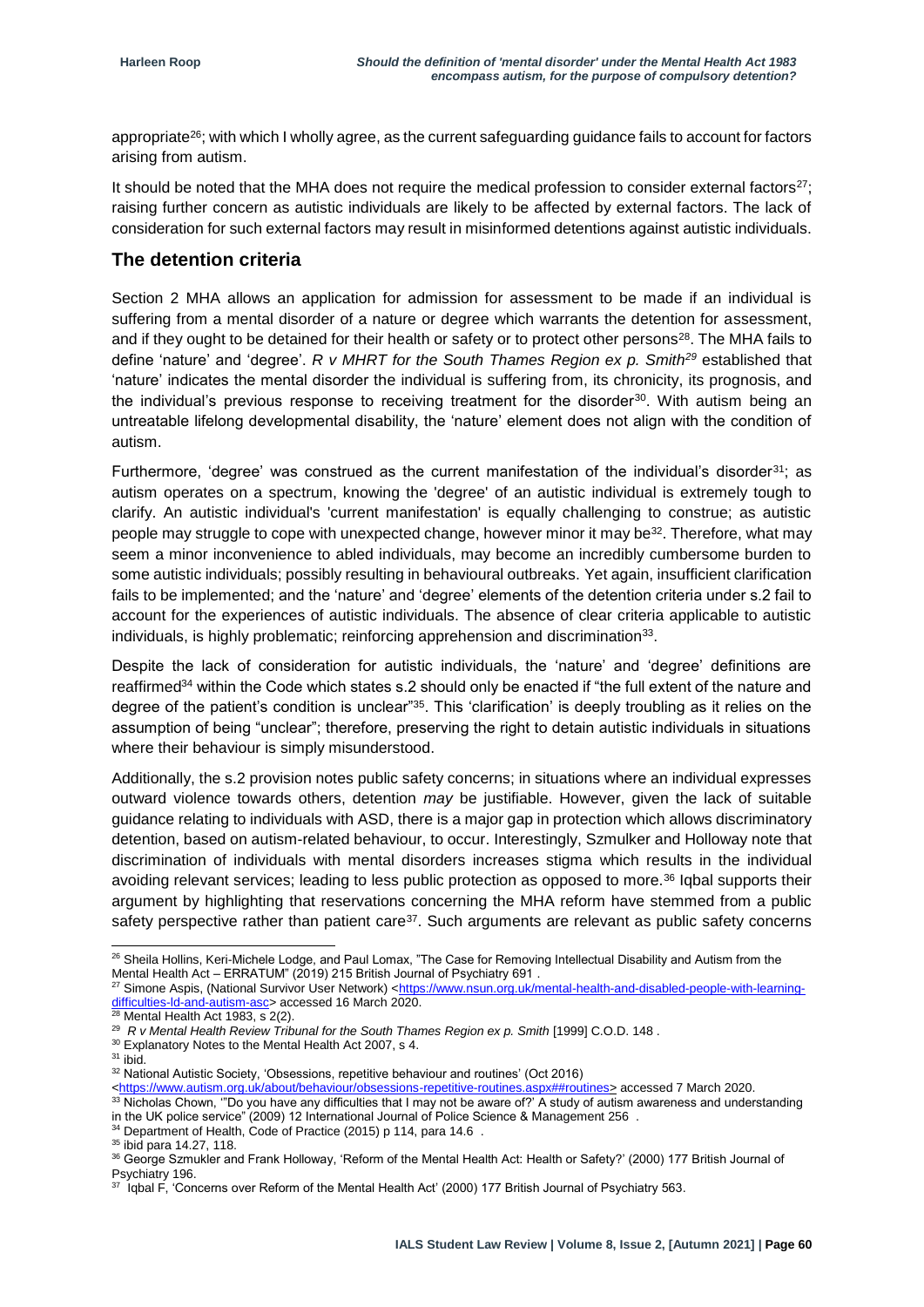appear to be a reservation for removing autism from the MHA, as opposed to the patient's perspective. Alternatively, one may suggest autism should be removed from civil proceedings as opposed to criminal proceedings<sup>38</sup> for a matter of safety. Although such assertions would be an incredible step forward for the rights of individuals with autism, as *R (Hall) v Secretary of State for Justice* addressed, inadequate training is provided to prison staff on how to manage an autistic prisoner<sup>39</sup>. The lack of autism awareness throughout the legal system is a major issue, one which can only be remedied through the education of autism; beginning with understanding autism is not a mental health condition, therefore, it should not be legally considered as such.

## **Invisible disability, invisible safeguards**

Prior to the UN Convention on the Rights of Persons with Disabilities (CRPD), international human rights law rendered the detention of those with mental disorders and disabilities as lawful<sup>40</sup>. The UK was among the first signatories to the CRPD; ratifying its Option Protocol in 2009<sup>41</sup>. The CRDP aims to promote, protect and ensure the full and equal enjoyment of human rights and fundamental freedoms by all persons with disabilities<sup>42</sup>, yet the inclusion of autism under the MHA demonstrates the contrary. Graham previously predicted the CRPD's impact on the UK to be minimal<sup>43</sup>, proving correct as Lady Hale noted the preservation of the MHA has a strong standing as the CRPD's rights have not been turned into directly enforceable rights under domestic law<sup>44</sup>. Thus, through the MHA's inclusion of autism, the UK fails to wholly implement the CRPD as the detention of those with autism is rendered lawful, contrary to international human rights standards.

Safeguarding attempts were made through the MHA's 2007 amendment; the Deprivation of Liberty Safeguards (DoLS), implemented within the Mental Capacity Act (MCA) 2005 which came into force in 2009<sup>45</sup>. The DoLS were a result of the 2004 ECtHR decision in *HL v UK*<sup>46</sup>; as the realisation of the 'Bournewood Gap' identified the absence of procedures for detaining persons of unsound mind<sup>47</sup> . However, the reality of closing the Bournewood Gap by the DoLS has been criticised; as Pearce and Jackson highlight the case law demonstrates a significant number of individuals who lack capacity fall outside the provisions<sup>48</sup>. Whether the DoLS apply is a convoluted task in itself, as deciding whether to rely on the MHA or MCA becomes a difficult task<sup>49</sup>; nonetheless, if an individual meets the s.2 MHA criteria and *actively* objects to assessment, the MHA should be used<sup>50</sup>. This affords a gap in protection for those with ASD who are nonverbal or struggle with communication generally; lack of objection appears to indicate that the DoLS apply.

1

<sup>&</sup>lt;sup>38</sup> Holly Bridden, 'Amending the Mental Health Act: Part 5 – Amendments to affect people with learning disabilities and/or autism?' [<https://www.rlb-law.com/briefings/mental-health-law/amending-the-mental-health-act-part-5-amendments-to-affect](https://www.rlb-law.com/briefings/mental-health-law/amending-the-mental-health-act-part-5-amendments-to-affect-people-with-learning-disabilities-and-or-autism/#_ftn1)[people-with-learning-disabilities-and-or-autism/#\\_ftn1>](https://www.rlb-law.com/briefings/mental-health-law/amending-the-mental-health-act-part-5-amendments-to-affect-people-with-learning-disabilities-and-or-autism/#_ftn1) accessed 8 May 2020 .

<sup>39</sup> *R (Hall) v SSJ* [2018] EWHC 1905 (Admin) at [121].

<sup>40</sup> United Nations General Assembly, 'Thematic Study by the Office of the High Commissioner for Human Rights on enhancing awareness and understanding of the Convention on the Rights of Persons with Disabilities' A/HRC/10/48, (26 January 2009) p 15, para 48.

<sup>&</sup>lt;sup>41</sup> Office for Disability Issues, 'UK Initial Report On the UN Convention on the Rights of Persons with Disabilities' (May 2011). <sup>42</sup> UN Convention on the Rights of Persons with Disabilities, Article 1

<sup>43</sup> James Graham, *Autism, Discrimination and the Law: A Quick Guide for Parents, Educators and Employers*, (Jessica Kingsley Publishers 2008) .

<sup>44</sup> Lady Hale, 'Is it time for yet another Mental Health Act?' (Royal College of Psychiatrists Annual Conference, Birmingham, 24 June 2018) [<https://www.supremecourt.uk/news/speeches.html>](https://www.supremecourt.uk/news/speeches.html) accessed 10 March 2020 .

<sup>45</sup> Ruth Cairns, Genevra Richardson and Matthew Hotopf, "Deprivation of Liberty: Mental Capacity Act Safeguards versus the Mental Health Act" (2010) 34 The Psychiatrist 246.

<sup>46</sup> *H.L v United Kingdom* app no. 45508/99 .

<sup>47</sup> Jon Holbrook, 'A distorted view' (2014) 164/7605 NLJ [<https://www.newlawjournal.co.uk/issuearticles/7605>](https://www.newlawjournal.co.uk/issuearticles/7605) accessed 10 March 2020.

<sup>&</sup>lt;sup>48</sup> Nasreen Pearce and Sue Jackson, 'The Deprivation of Liberty Safeguards Part 7: has the UK bridged the Bournewood gap?' (2012) 42 Family Law, 1123.

<sup>&</sup>lt;sup>49</sup> Nick Brindle and Tim Branton, "Interface between the Mental Health Act and Mental Capacity Act: Deprivation of Liberty Safeguards" (2010) 16 Advances in Psychiatric Treatment 430 .

<sup>50</sup> Ruth Cairns, Genevra Richardson and Matthew Hotopf, (n 43).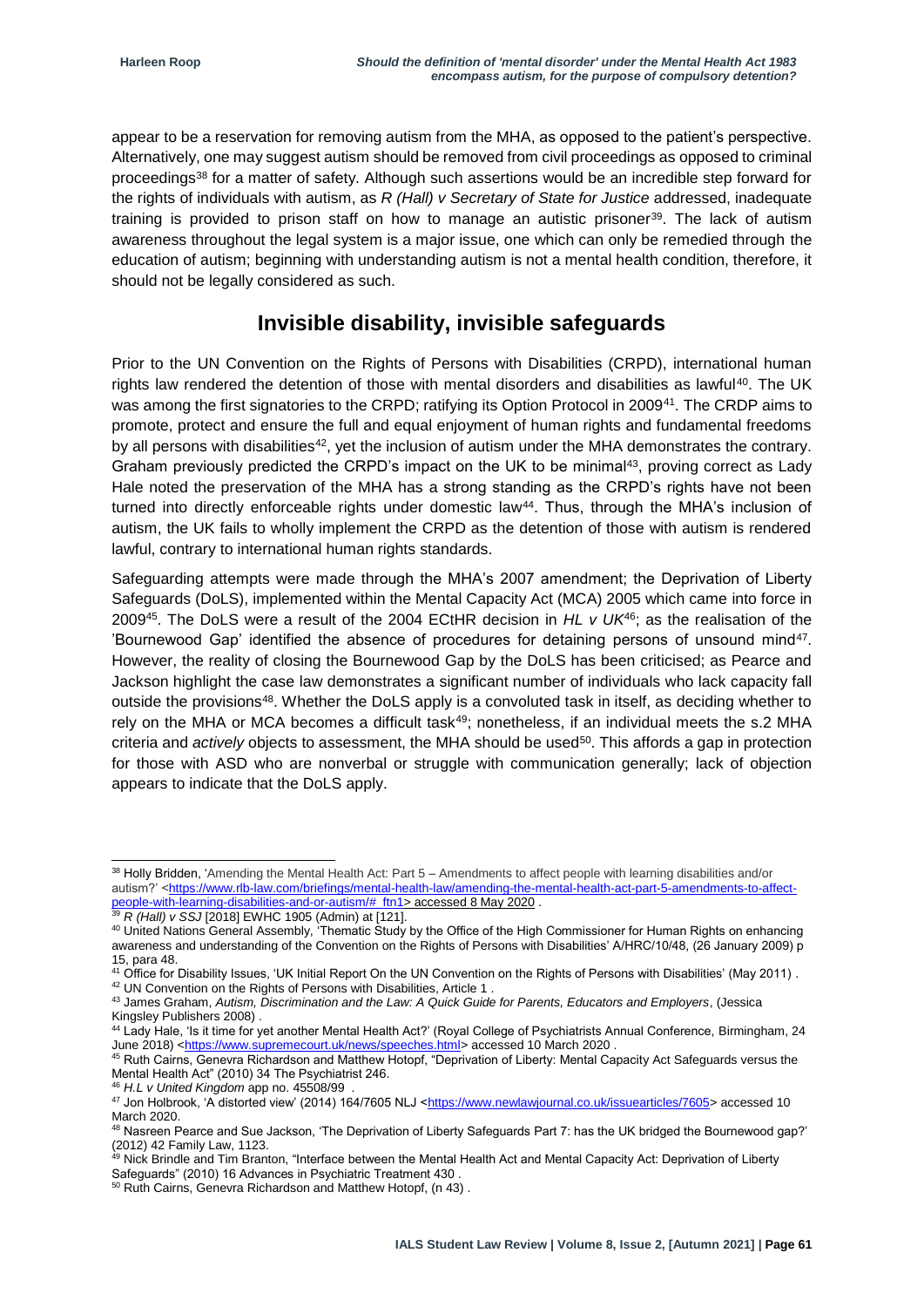The DoLS have attracted criticism due to the lack of a clear definition; confusing practitioners in determining a threshold level<sup>51</sup>. With the Joint Committee on Human Rights (JCHR) rendering the DoLS scheme as "broken"<sup>52</sup> calling for its reform in 2019; evidently, the current safeguard mechanisms in place do not offer sufficient protection for those with autism. The absence of adequate safeguards in place for autistic individuals exemplifies the necessity to remove autism from the MHA entirely.

#### **The Code of Practice**

Prior to its 2015 revision<sup>53</sup>, the Department of Health (DoH) revealed the Code acknowledged autistic individuals could meet the detention criteria "without having any other form of mental disorder, even if autism is not associated with abnormally aggressive or seriously irresponsible behaviour"<sup>54</sup>. Having been revised, the Code was given effect through s.188 MHA depending on an individual's role*<sup>55</sup>*; however, concerns arise as the Code's optimistic safeguarding intentions fail to carry substantive legal obligations.

The Code explicitly states that where the terminology "*must"* is used, legal obligations are inferred; applying to doctors, approved professionals, local authorities, and staff<sup>56</sup>. However, where "*should"* is the chosen terminology, a departure from the Code is permitted, provided it is recorded and documented. Therefore, commissioners of health services, the police, ambulance and others in social services are *not* legally bound by the Code and should merely assist the Care Quality Commission (CQC) and people involved in visiting or dealing with the care of detained patients<sup>57</sup>. The Code is incapable of effectively providing safeguarding protection as it fails to infer persistent legal obligations to the detriment of autistic individuals. The CQC recommended the Code give clear guidance to improve its usability<sup>58</sup>; yet, these recommendations are essentially futile if the Code fails to infer legal duties upon *all* individuals involved in detention.

## **Yes, it is time for yet another MHA<sup>59</sup>**

The 2012 Winterbourne View scandal exposed harrowing levels of abuse suffered by autistic individuals in care homes<sup>60</sup>, exemplifying the lack of procedural safeguards. The DoH addressed concerns that despite initiatives being launched to safeguard autistic individuals, the issue of detention and length of stay persists<sup>61</sup>. Thus, the NHS' 2017 Transforming Care programme aimed to reduce inappropriate hospital admissions and length of stay<sup>62</sup>; pledging to make a minimum 35% reduction of detention rates concerning individuals with learning disabilities and autism by March 2019<sup>63</sup>. Recent data reveals at least 2260 individuals with learning disability and/or autism being detained in April 2019<sup>64</sup>; demonstrating the failure to meet the previous target set by the government in 2015<sup>65</sup>, with detention

- 53 Mind, 'Revised Code of Practice for the Mental Health Act published' (Jan 2015) [<https://www.mind.org.uk/news](https://www.mind.org.uk/news-campaigns/news/revised-code-of-practice-for-the-mental-health-act-published/)ampaigns/news/revised-code-of-practice-for-the-mental-health-act-published/> accessed 10 March 2020.
- <sup>54</sup> Department of Health, *Stronger Code: Better Care* (July 2014) para 20.19.
- <sup>55</sup> *R (Munjaz) v Ashworth Hospital Authority* [2005] UKHL 58.
- <sup>56</sup> Department of Health (n 54) figure (i), 12.
- <sup>57</sup> ibid figure (ii), 13.

 $59$  Lady Hale (n 44).

 $\frac{2816 \text{ m/s}}{65}$  NHS England (n 62).

<sup>1</sup> <sup>51</sup> Ajit Shah and Chris Heginbotham, "Newly Introduced Deprivation of Liberty Safeguards: Anomalies and Concerns" (2010) 34 The Psychiatrist 243.

<sup>52</sup> Joint Committee on Human Rights, *The Rights to Freedom and Safety: Reform of the Deprivation of Liberty Safeguards* (seventh report, 2017-2019 HL 161 HC 890) .

<sup>58</sup> Care Quality Commission, *Mental Health Act Code of Practice 2015* (2019) 4 .

<sup>&</sup>lt;sup>60</sup> BBC News, 'Winterbourne View: Autism Society wants punch probe' (Oct 2012) [<https://www.bbc.co.uk/news/uk-england](https://www.bbc.co.uk/news/uk-england-bristol-20040935)[bristol-20040935>](https://www.bbc.co.uk/news/uk-england-bristol-20040935) accessed 7 April 2020.

<sup>61</sup> Department of Health, *No voice unheard, no right ignored* (March 2015) 3 .

<sup>62</sup> NHS England, *Transforming Care* (Jan 2017) 6 .

<sup>63</sup> NHS England, *Building the right support* (Oct 2015) para 3.18, 27.

<sup>&</sup>lt;sup>64</sup> NHS Digital (April 2019), 'Learning disability services monthly statistics' [<https://digital.nhs.uk/data-and-](https://digital.nhs.uk/data-and-information/publications/statistical/learning-disability-services-statistics/provisional-statistics-at-march-2019-mhsds-january-2019-final)

[information/publications/statistical/learning-disability-services-statistics/provisional-statistics-at-march-2019-mhsds-january-](https://digital.nhs.uk/data-and-information/publications/statistical/learning-disability-services-statistics/provisional-statistics-at-march-2019-mhsds-january-2019-final)[2019-final>](https://digital.nhs.uk/data-and-information/publications/statistical/learning-disability-services-statistics/provisional-statistics-at-march-2019-mhsds-january-2019-final) accessed 17 March 2020.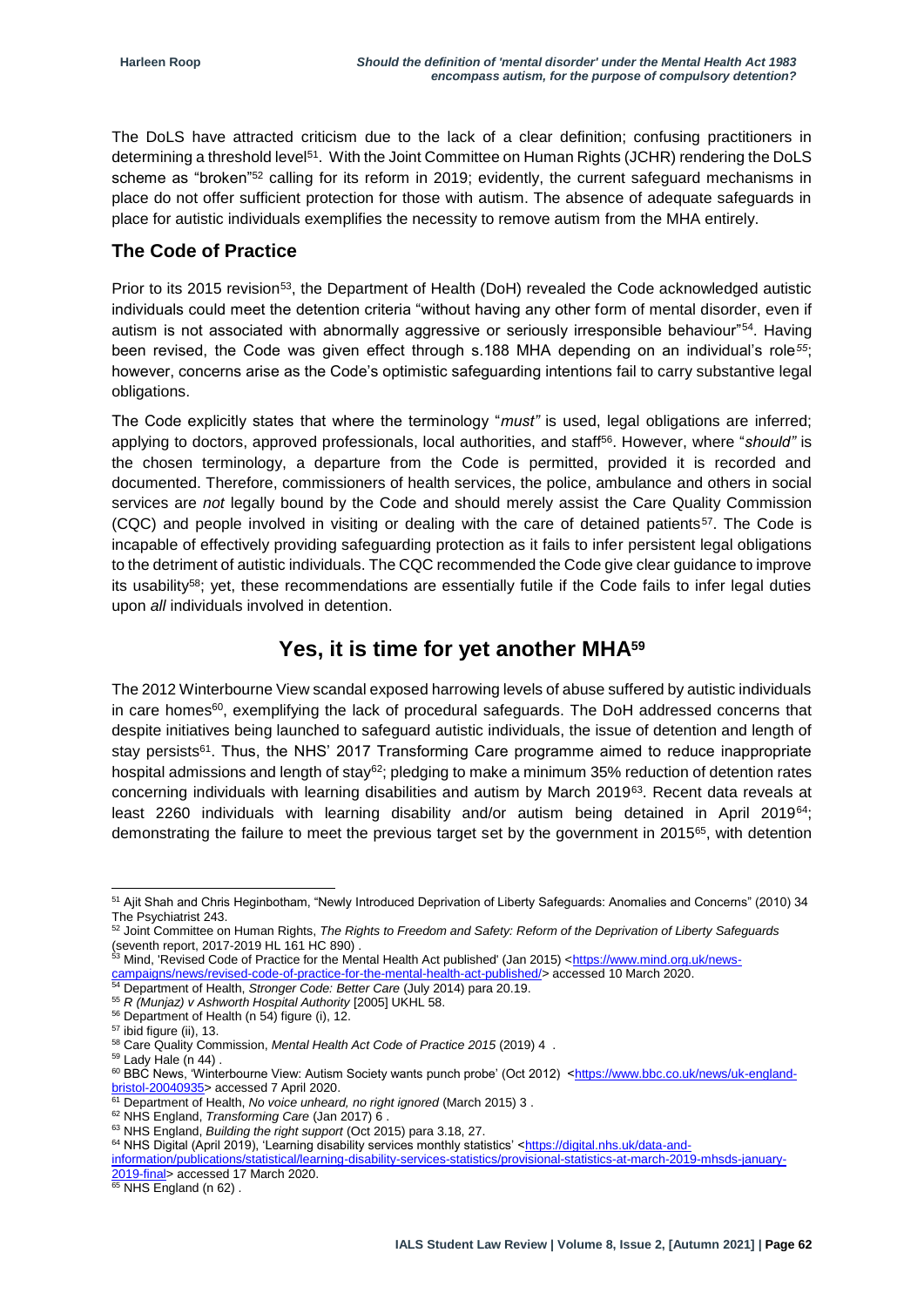rates reducing by a mere 19%<sup>66</sup>. The need for reform of the Act and tailored support services for individuals with ASD is heightened as targets have failed dramatically.

The Equality and Human Rights Commission addressed the government's March 2019 target failure<sup>67</sup>; recommending that the new MHA contain a clear statutory duty on providers to inform patients of their rights under the Act, the Equality Act 2010 and the Human Rights Act 1998<sup>68</sup>. The Commission highlighted detention continues despite concerns that the individual does not require such detention<sup>69</sup> while calling for a legal duty to be placed onto local authorities to ensure sufficient community services and to have budgets in place to provide care services for individuals with autism<sup>70</sup>. Although such recommendations are welcomed, little attention has been paid to the complete removal of autism from the MHA entirely or introducing specific provisions for those with ASD.

Families remain concerned with the lack of local support made available to autistic individuals<sup>71</sup>; and the government felt those with ASD were being detained due to their autism-associated behaviour despite being aware that no appropriate medical treatment was available<sup>72</sup>. However, little has been done to remedy this issue; the NAS recommended strengthening the law concerning the rights of individuals in, or at risk of, inpatient care and for professionals to listen to individuals and their families in implementing decisions<sup>73</sup>. Although this may facilitate current safeguarding mechanisms, the exclusion of autism from the s.1(2) MHA 'mental disorder' definition altogether would prevent admission at the very first instance. Additionally, as discussed prior, the current safeguarding mechanisms like the Code and DoLS are not nearly as effective as they should be.

Set up in 2017, the Independent Review of the MHA (IRMHA) aimed to address rising detention and concerns regarding human rights and dignity<sup>74</sup>; familial concerns were addressed, that placing autistic individuals in a system which is not designed to cater for their specific needs causes mental health issues rather than provide support or aid<sup>75</sup>. Further acknowledgement of professionals in care who "do not understand the specific needs of a person with autism"<sup>76</sup> was made; evidencing the lack of knowledge, awareness and mindfulness of autism, likely to contribute to the unsettling lack of protection afforded to autistic individuals. Among other recommendations, the Code's amendment was suggested, to clarify the best practice for individuals with autism<sup>77</sup>. However, given the legality of the Code as previously discussed, I approach such recommendations with caution.

Alternatively, amending the detention criteria to create a 'substantial risk' or 'significant harm' element<sup>78</sup> has been suggested. Yet, such propositions fail to address that individuals with ASD feel restricted due to being detained for an increasing amount of time and unsupported by staff who simply do not understand the nature of autism<sup>79</sup>. The recognition of reduced support services is not a satisfactory

1

<sup>66</sup> Mencap, 'Government fails to transform care for people with a learning disability and/or Autism' (18 April 2019) [<https://www.mencap.org.uk/press-release/government-fails-transform-care-people-learning-disabilities-andor-autism>](https://www.mencap.org.uk/press-release/government-fails-transform-care-people-learning-disabilities-andor-autism) accessed 6 March 2020 .

<sup>67</sup> Equality and Human Rights Commission, *Our advice to parliament: reforming the Mental Health Act* (July 2019) .  $68$  ibid at 7.

<sup>69</sup> ibid.

 $70$  ibid at pp 18, para 49.

<sup>71</sup> National Autistic Society, 'New report says what needs to change to make Transforming Care work for autistic people' (26 September 2017) [<https://www.autism.org.uk/get-involved/media-centre/news/2017-09-26-transforming-care.aspx>](https://www.autism.org.uk/get-involved/media-centre/news/2017-09-26-transforming-care.aspx) accessed 27 February 2020.

<sup>72</sup> Hollins, Lodge, and Lomax, (n 26) .

<sup>73</sup> Nicholls (n 12).

<sup>&</sup>lt;sup>74</sup> Mind, 'Mental Health Act Review' [<https://www.mind.org.uk/about-us/our-policy-work/mental-health-act-review/>](https://www.mind.org.uk/about-us/our-policy-work/mental-health-act-review/) accessed 27 February 2020

<sup>75</sup> Independent Review of the Mental Health Act 1983, *Modernising the Mental Health Act* (Dec 2018) 184 .

<sup>76</sup> ibid.

 $77$  ibid at 190

 $78$  Tim Nicholls, 'What does the Independent Review of the MHA mean for autistic people?' (Mental Health Today, Dec 2018) [<https://www.mentalhealthtoday.co.uk/blog/what-does-the-independent-review-of-the-mental-health-act-mean-for-autistic](https://www.mentalhealthtoday.co.uk/blog/what-does-the-independent-review-of-the-mental-health-act-mean-for-autistic-people)[people>](https://www.mentalhealthtoday.co.uk/blog/what-does-the-independent-review-of-the-mental-health-act-mean-for-autistic-people) accessed 27 February 2020.

<sup>&</sup>lt;sup>79</sup> National Autistic Society (n 10).